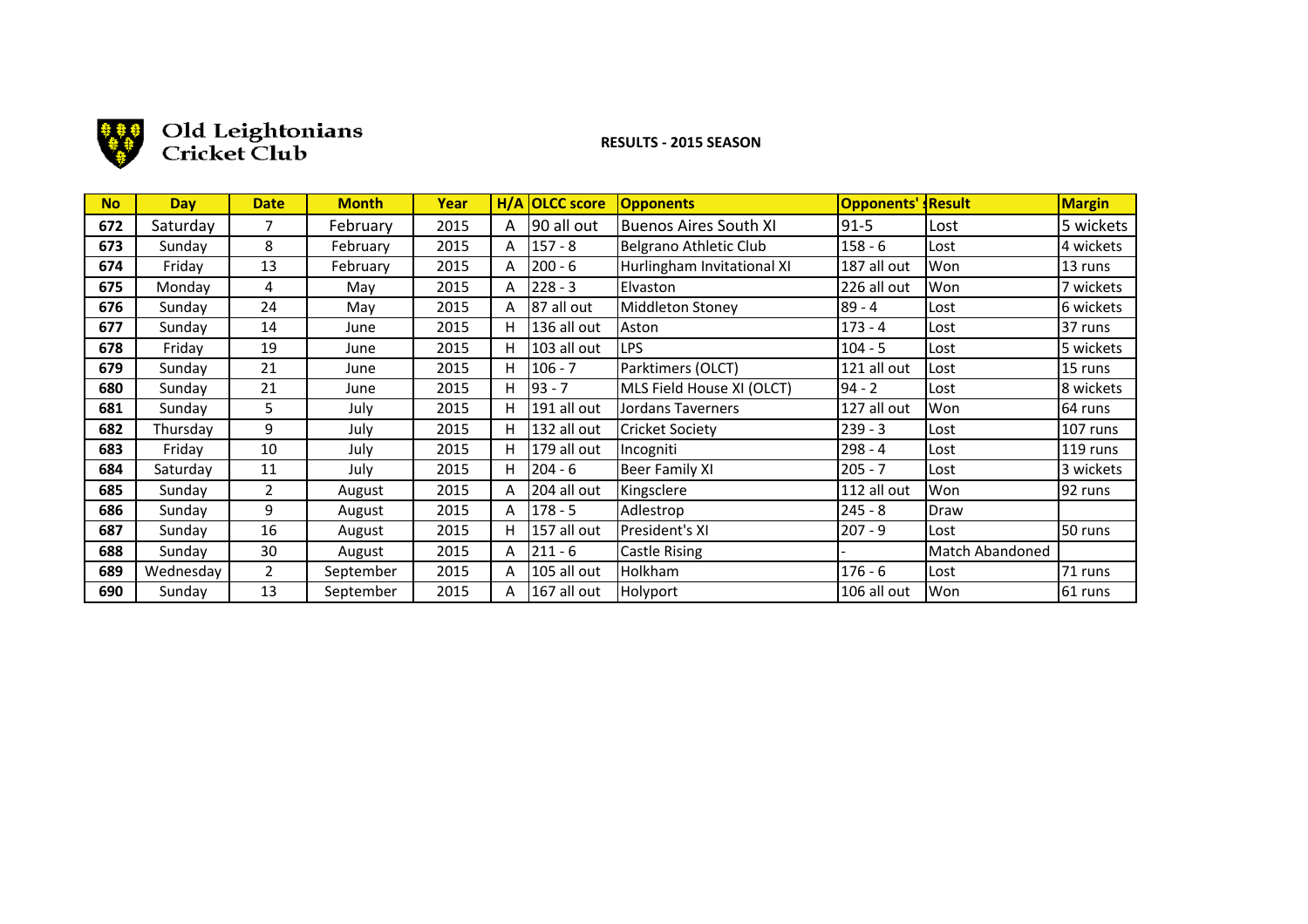

## **Old Leightonians**<br> **Cricket Club**

#### **AVERAGES - 2015 SEASON**

|                        |                   |                |                |                 |                 | <b>BATTING</b> |                |                 |                |                | <b>FIELDING</b> |                |                |                |              | <b>BOWLING</b> |       |       |        |
|------------------------|-------------------|----------------|----------------|-----------------|-----------------|----------------|----------------|-----------------|----------------|----------------|-----------------|----------------|----------------|----------------|--------------|----------------|-------|-------|--------|
| <b>Name</b>            | <b>Apps</b>       | <b>Inns</b>    | <b>N.O.</b>    | <b>Runs</b>     | H.S.            | Ave            | 0s             | 6s              | <b>50s</b>     | <b>Ct</b>      | Wk ct           | <b>St</b>      | $\mathbf{o}$   | M              | $\mathbb{R}$ | W              | Eco   | Ave   | 4wkts+ |
| JC Acland-Hood         | 8                 | 8              | $\mathbf{0}$   | 263             | 64              | 32.88          | $\mathbf{1}$   |                 | 3              | $\mathbf{1}$   |                 |                | $\overline{2}$ | $\Omega$       | 14           | $\Omega$       | 7.00  |       |        |
| CAJ Allan              | 12                | 9              | $\mathbf 0$    | 69              | $\overline{30}$ | 7.67           | 1              |                 |                |                | 8               | 6              |                |                |              |                |       |       |        |
| <b>JW Barratt</b>      | $\overline{7}$    | $\overline{7}$ | $\overline{2}$ | 171             | $\overline{78}$ | 34.20          | 1              | $\mathbf{1}$    | $\mathbf{1}$   | 4              |                 |                | 50             | 10             | 200          | 8              | 4.00  | 25.00 |        |
| <b>KJA Barton</b>      | 8                 | 8              | $\overline{2}$ | 77              | $18*$           | 12.83          | $\overline{2}$ |                 |                | $\overline{3}$ |                 |                | 41.4           | 6              | 199          | 10             | 4.78  | 19.90 |        |
| <b>SPJ Best</b>        | $\mathbf{1}$      | $\mathbf{1}$   | $\mathbf{1}$   | 5               | $5*$            |                |                |                 |                |                |                 |                | 5              | $\mathbf{0}$   | 37           | $\mathbf{1}$   | 7.40  | 37.00 |        |
| D Bibby                | $\mathbf{1}$      | $\mathbf{1}$   | $\overline{0}$ | $\overline{32}$ | $\overline{32}$ | 32.00          |                |                 |                | $\mathbf{1}$   |                 |                | 6              | $\mathbf{0}$   | 37           | $\mathbf 0$    | 6.17  |       |        |
| <b>ME Bloxham</b>      | $\overline{2}$    | $\overline{2}$ | $\mathbf{0}$   | 17              | 9               | 8.50           |                |                 |                |                |                 |                | 6.4            | $\mathbf{1}$   | 22           | $\overline{3}$ | 3.30  | 7.33  |        |
| DM Brewer              | $\mathbf{1}$      |                |                |                 |                 |                |                |                 |                |                |                 |                | $\overline{4}$ | $\mathbf{0}$   | 38           | $\mathbf{0}$   | 9.50  |       |        |
| WR Budge               | $\overline{2}$    | $\overline{2}$ | $\mathbf 0$    | 36              | $\overline{34}$ | 18.00          |                |                 |                |                |                 |                | 8              | $\mathbf{1}$   | 39           | $\overline{2}$ | 4.88  | 19.50 |        |
| <b>EGV Carter</b>      | 3                 | $\overline{3}$ | $\mathbf{1}$   | 29              | 17              | 14.50          |                |                 |                |                |                 |                | 23.4           | $\overline{2}$ | 85           | 5              | 3.59  | 17.00 |        |
| <b>GWV Carter</b>      | 15                | 11             | $\overline{3}$ | 32              | $\overline{7}$  | 4.00           |                |                 |                | 1              |                 |                |                |                |              |                |       |       |        |
| <b>TWV Carter</b>      | 1                 | $\mathbf{1}$   | $\mathbf{0}$   | 92              | 92              | 92.00          |                |                 | 1              |                |                 |                |                |                |              |                |       |       |        |
| <b>PA Chalmers</b>     | 3                 | $\overline{3}$ | $\mathbf{0}$   | $\overline{7}$  | $\overline{5}$  | 2.33           | $\mathbf{1}$   |                 |                | $\overline{2}$ |                 |                |                |                |              |                |       |       |        |
| JE Crosfield           | 8                 | 5              | $\mathbf{1}$   | 24              | 10              | 6.00           | $\mathbf{1}$   |                 |                |                |                 |                | 21             | $\mathbf{0}$   | 155          | 5              | 7.38  | 31.00 |        |
| AP Dawson              | 3<br>$\mathbf{1}$ | $\mathbf{1}$   | $\mathbf{1}$   | $\mathbf{0}$    | $0*$<br>$0*$    |                |                |                 |                |                |                 |                | 12             | $\mathbf{1}$   | 78           | $\mathbf{0}$   | 6.50  |       |        |
| N Dey-Bell             |                   | $\mathbf{1}$   | $\mathbf{1}$   | $\mathbf 0$     |                 |                |                |                 |                |                |                 |                | $\mathbf{1}$   | $\mathbf{0}$   | 10           | $\mathbf 0$    | 10.00 |       |        |
| D Doraisamy            | $\overline{2}$    | $\overline{2}$ | $\mathbf{0}$   | 51              | 30              | 25.50          |                |                 |                |                |                 |                | 13             | $\overline{4}$ | 41           | $\overline{2}$ | 3.15  | 20.50 |        |
| <b>TF Gillmor</b>      | $\overline{7}$    | $\overline{7}$ | $\mathbf{0}$   | 169             | 95              | 24.14          | $\mathbf{1}$   | $7\overline{ }$ | $\mathbf{1}$   | 4              |                 |                | $\mathbf{1}$   | $\mathbf{0}$   | 8            | $\mathbf{0}$   | 8.00  |       |        |
| J Groom                | $\overline{2}$    |                |                |                 |                 |                |                |                 |                | $\mathbf{1}$   |                 |                |                |                |              |                |       |       |        |
| <b>ND Hayles</b>       | 9                 | 8              | $\mathbf{1}$   | 46              | 23              | 6.57           | $\overline{2}$ |                 |                | $\mathbf{1}$   | $\overline{2}$  | $\overline{2}$ | 6              | $\Omega$       | 49           | $\overline{2}$ | 8.17  | 24.50 |        |
| <b>EG Hunter</b>       | $\overline{2}$    | $\overline{2}$ | $\mathbf{0}$   | 30              | 22              | 15.00          |                |                 |                | $\mathbf{1}$   |                 |                | 13             | $\overline{2}$ | 33           | $\mathbf{1}$   | 2.54  | 33.00 |        |
| NA Jackson             | 5                 | 5              | $\mathbf{1}$   | 43              | 14              | 10.75          |                |                 |                | 3              |                 |                |                |                |              |                |       |       |        |
| NK Masters-Waage       | 3                 | $\overline{3}$ | $\mathbf{1}$   | 16              | $6*$            | 8.00           |                |                 |                | $\mathbf{1}$   |                 |                | 4.2            | $\mathbf{0}$   | 29           | $\mathbf{0}$   | 6.69  |       |        |
| A Mata                 | $\mathbf{1}$      | $\mathbf{1}$   | $\mathbf{0}$   | 5               | 5               | 5.00           |                |                 |                |                | $\mathbf{1}$    |                |                |                |              |                |       |       |        |
| <b>AW Moss</b>         | $\overline{4}$    | $\overline{4}$ | $\mathbf{0}$   | 26              | 17              | 6.50           |                |                 |                |                |                 |                |                |                |              |                |       |       |        |
| SN Narayanasamy        | 6                 | $6\,$          | $\mathbf{1}$   | 51              | 37              | 10.20          | $\overline{2}$ | 5               |                |                |                 |                | 29             | 6              | 91           | 6              | 3.14  | 15.17 |        |
| SR Narayanasamy        | 11                | $\overline{9}$ | $\mathbf{0}$   | 146             | $\overline{72}$ | 16.22          |                | $\overline{2}$  | $\mathbf{1}$   | 5              |                 |                | 45.3           | $\mathbf{1}$   | 218          | 8              | 4.79  | 27.25 |        |
| JP Newell Price        | $\overline{4}$    | $\overline{4}$ | $\mathbf{1}$   | 78              | $38*$           | 26.00          |                |                 |                |                | 1               |                | 21             | 1              | 115          | $\overline{4}$ | 5.48  | 28.75 |        |
| <b>RC Newell Price</b> | 6                 | 5              | $\overline{3}$ | 75              | $40*$           | 37.50          |                |                 |                |                |                 |                | 28             | $\overline{2}$ | 165          | 5              | 5.89  | 33.00 | 1      |
| V Patel                | $\overline{3}$    | $\overline{2}$ | $\overline{2}$ | 12              | $8*$            |                |                |                 |                | $\mathbf{1}$   |                 |                | 10             | $\mathbf{0}$   | 67           | $\overline{3}$ | 6.70  | 22.33 |        |
| <b>SAS Powers</b>      | 8                 | 8              | $\mathbf{1}$   | 252             | 79*             | 36.00          |                |                 | $\overline{2}$ | $\mathbf{1}$   |                 |                | 6              | $\mathbf{0}$   | 38           | $\mathbf{0}$   | 6.33  |       |        |
| CJ Pye-Smith           | $\mathbf{1}$      |                |                |                 |                 |                |                |                 |                |                |                 |                | 5              | $\mathbf{0}$   | 28           | $\mathbf{1}$   | 5.60  | 28.00 |        |
| <b>TWM Rose</b>        | $\overline{2}$    | $\overline{2}$ | $\Omega$       | 54              | 27              | 27.00          |                | $\overline{2}$  |                |                |                 |                | $\mathbf{1}$   | $\Omega$       | 19           | $\mathbf{0}$   | 19.00 |       |        |
| <b>GK Samuels</b>      | 3                 | $\overline{3}$ | $\mathbf{1}$   | 10              | 8               | 5.00           |                |                 |                |                |                 |                | 21             | 9              | 66           | $\mathbf{0}$   | 3.14  |       |        |
| PR Samuels             | $\mathbf{1}$      | $\mathbf{1}$   | $\mathbf{0}$   | $\overline{2}$  | $\overline{2}$  | 2.00           |                |                 |                |                |                 |                | 11.2           | $\overline{2}$ | 37           | $\overline{3}$ | 3.26  | 12.33 |        |
| TJ Scrase              | $\overline{2}$    | $\overline{2}$ | $\mathbf{0}$   | $\overline{7}$  | $\overline{7}$  | 3.50           | $\mathbf{1}$   |                 |                | $\mathbf{1}$   |                 |                | $\overline{4}$ | $\mathbf{0}$   | 37           | $\mathbf{0}$   | 9.25  |       |        |
| <b>GK Shacklady</b>    | $\mathbf{1}$      | $\mathbf{1}$   | $\mathbf{0}$   | $\overline{7}$  | $\overline{7}$  | 7.00           |                |                 |                | $\mathbf{1}$   |                 |                | $\overline{4}$ | $\mathbf{0}$   | 8            | $\mathbf{0}$   | 2.00  |       |        |
| CA Sousa Lau           | $\overline{2}$    | $\overline{2}$ | $\mathbf{0}$   | $\overline{3}$  | $\overline{2}$  | 1.50           |                |                 |                |                |                 |                | $\overline{3}$ | $\Omega$       | 12           | $\mathbf{0}$   | 4.00  |       |        |
| <b>AL Stewart</b>      | $\mathbf{1}$      | $\mathbf{1}$   | $\mathbf{0}$   | 19              | 19              | 19.00          |                |                 |                |                |                 |                | 5              | $\Omega$       | 33           | $\mathbf{1}$   | 6.60  | 33.00 |        |
| <b>RB</b> Stone        | $\overline{7}$    | 6              | $\mathbf{1}$   | 71              | $29*$           | 14.20          |                |                 |                | $\mathbf{1}$   |                 |                | 27.5           | $\overline{2}$ | 121          | 11             | 4.35  | 11.00 |        |
| <b>MSE Storey</b>      | 8                 | 8              | $\mathbf{1}$   | 37              | 8               | 5.29           | $\mathbf{1}$   |                 |                | $\mathbf{1}$   |                 |                | 45             | $\overline{4}$ | 204          | 14             | 4.53  | 14.57 |        |
| <b>CC Straw</b>        | 3                 | $\overline{3}$ | $\mathbf{0}$   | 20              | 18              | 6.67           | $\mathbf{1}$   |                 |                |                |                 |                |                |                |              |                |       |       |        |
| DC Tucker              | $\mathbf{1}$      | $\mathbf{1}$   | $\mathbf{0}$   | $\mathbf{1}$    | $\mathbf{1}$    | 1.00           |                |                 |                |                |                 |                |                |                |              |                |       |       |        |
| AP Wright              | $\overline{2}$    | $\overline{2}$ | $\Omega$       | 11              | 11              | 5.50           | $\mathbf{1}$   |                 |                | $\overline{2}$ |                 |                |                |                |              |                |       |       |        |
|                        |                   |                |                |                 |                 |                |                |                 |                |                |                 |                |                |                |              |                |       |       |        |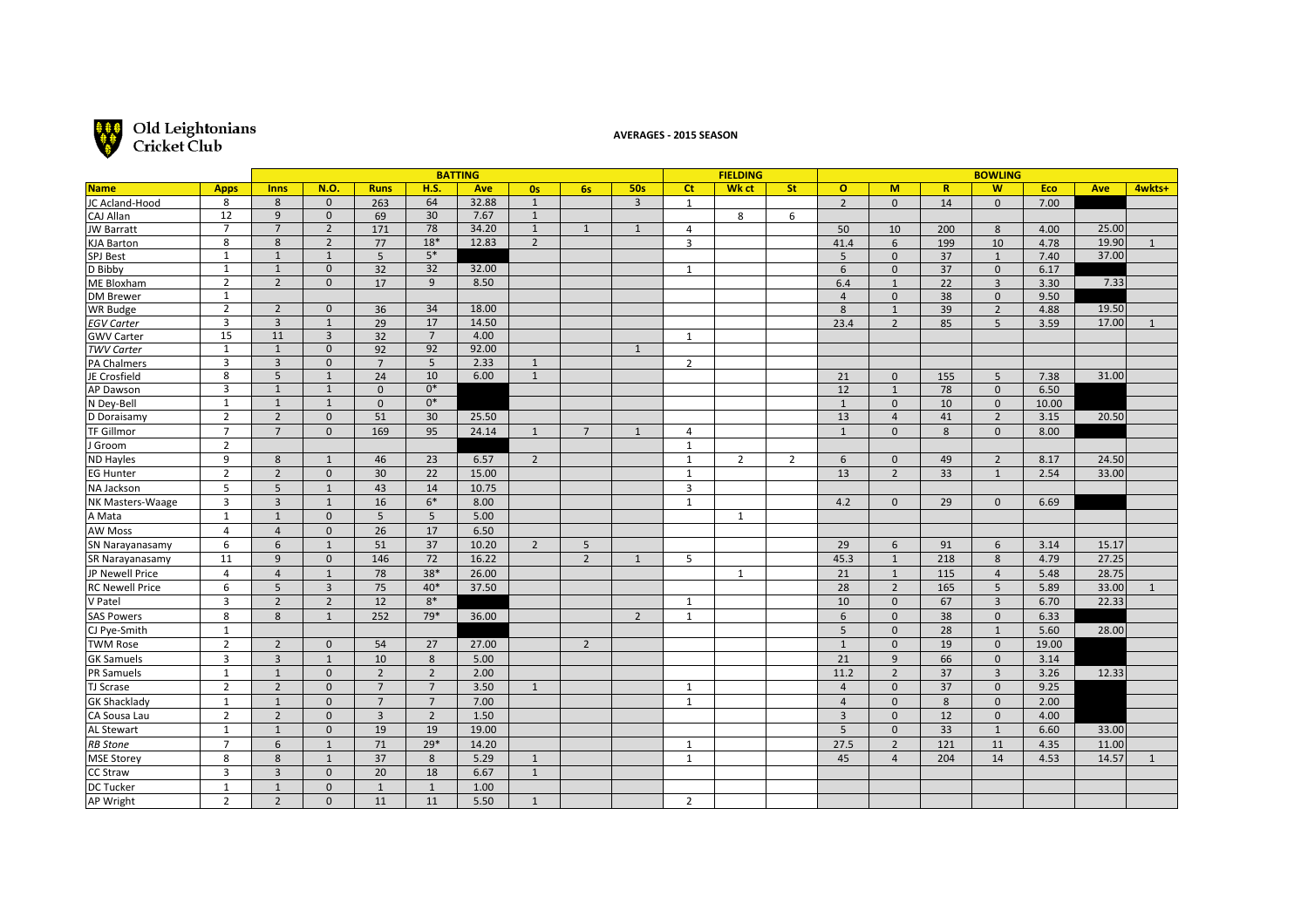

## $\frac{1}{2}$  Old Leightonians<br>  $\frac{1}{2}$  Cricket Club

|                        |                |                         |                |              | How batsmen were out |                |                |
|------------------------|----------------|-------------------------|----------------|--------------|----------------------|----------------|----------------|
| <b>Name</b>            | <b>Bowled</b>  | <b>Caught</b>           | <b>LBW</b>     |              | Stumped   Hit wicket | <b>Run Out</b> | <b>Not Out</b> |
| JC Acland-Hood         | $\overline{2}$ | 5                       |                |              |                      | $\mathbf{1}$   |                |
| CAJ Allan              | $\overline{5}$ | $\overline{\mathbf{4}}$ |                |              |                      |                |                |
| JW Barratt             | $\overline{1}$ | $\overline{3}$          | $1\,$          |              |                      |                | $\overline{2}$ |
| KJA Barton             | $\overline{3}$ | $\overline{3}$          |                |              |                      |                | $\overline{2}$ |
| SPJ Best               |                |                         |                |              |                      |                | $\mathbf{1}$   |
| D Bibby                | $\mathbf 1$    |                         |                |              |                      |                |                |
| ME Bloxham             | $\mathbf{1}$   | $\mathbf{1}$            |                |              |                      |                |                |
| DM Brewer              |                |                         |                |              |                      |                |                |
| WR Budge               |                | $\overline{2}$          |                |              |                      |                |                |
| <b>EGV Carter</b>      |                | $\overline{2}$          |                |              |                      |                | $1\,$          |
| <b>GWV Carter</b>      | 6              | $\overline{2}$          |                |              |                      |                | $\overline{3}$ |
| TWV Carter             | $\mathbf{1}$   |                         |                |              |                      |                |                |
| PA Chalmers            | $1\,$          | $\overline{2}$          |                |              |                      |                |                |
| JE Crosfield           | $\overline{1}$ | $\overline{3}$          |                |              |                      |                | $\mathbf{1}$   |
| AP Dawson              |                |                         |                |              |                      |                | $\overline{1}$ |
| N Dey-Bell             |                |                         |                |              |                      |                | $\mathbf{1}$   |
| D Doraisamy            | $\mathbf{1}$   | $\mathbf{1}$            |                |              |                      |                |                |
| TF Gillmor             | $\overline{2}$ | 5                       |                |              |                      |                |                |
| J Groom                |                |                         |                |              |                      |                |                |
| ND Hayles              |                | $\overline{4}$          | $\overline{2}$ |              |                      | $\mathbf{1}$   | $1\,$          |
| EG Hunter              | $\overline{2}$ |                         |                |              |                      |                |                |
| NA Jackson             | $\overline{1}$ | $\overline{2}$          | $\mathbf{1}$   |              |                      |                | $\mathbf{1}$   |
| NK Masters-Waage       |                | $\overline{1}$          | $\mathbf{1}$   |              |                      |                | $\mathbf{1}$   |
| A Mata                 | $1\,$          |                         |                |              |                      |                |                |
| <b>AW Moss</b>         |                | 3                       | $\mathbf 1$    |              |                      |                |                |
| SN Narayanasamy        | $\mathbf 1$    | 3                       | $\mathbf{1}$   |              |                      |                | $\mathbf{1}$   |
| SR Narayanasamy        | $\overline{4}$ | $\overline{4}$          |                | $\mathbf{1}$ |                      |                |                |
| JP Newell Price        |                | $\overline{3}$          |                |              |                      |                | $\mathbf{1}$   |
| <b>RC Newell Price</b> |                |                         | $\overline{2}$ |              |                      |                | 3              |
| V Patel                |                |                         |                |              |                      |                | $\overline{2}$ |
| <b>SAS Powers</b>      | $\overline{3}$ | $\overline{4}$          |                |              |                      |                | $\mathbf{1}$   |
| CJ Pye-Smith           |                |                         |                |              |                      |                |                |
| <b>TWM Rose</b>        | $1\,$          |                         |                | $\mathbf{1}$ |                      |                |                |
| <b>GK Samuels</b>      | $\overline{1}$ | $\mathbf{1}$            |                |              |                      |                | $\mathbf{1}$   |
| PR Samuels             |                | $\mathbf{1}$            |                |              |                      |                |                |
| TJ Scrase              |                | $\overline{2}$          |                |              |                      |                |                |
| <b>GK Shacklady</b>    |                | $\overline{1}$          |                |              |                      |                |                |
| CA Sousa Lau           | $\overline{1}$ | $\mathbf{1}$            |                |              |                      |                |                |
| AL Stewart             |                |                         | $\mathbf{1}$   |              |                      |                |                |
| <b>RB</b> Stone        | 3              | $\overline{2}$          |                |              |                      |                | $\mathbf{1}$   |
| MSE Storey             | $\mathbf{1}$   | $\overline{2}$          | $\overline{2}$ | $\mathbf{1}$ |                      | $\mathbf{1}$   | $\mathbf{1}$   |
| CC Straw               | $\overline{2}$ | $\overline{1}$          |                |              |                      |                |                |
| DC Tucker              |                | $\mathbf{1}$            |                |              |                      |                |                |
| AP Wright              | $\overline{2}$ |                         |                |              |                      |                |                |
|                        |                |                         |                |              |                      |                |                |

|                        | <b>How bowlers took wickets</b> |                |                |                |                   |  |  |  |
|------------------------|---------------------------------|----------------|----------------|----------------|-------------------|--|--|--|
| <b>Name</b>            | <b>Bowled</b>                   | <b>Caught</b>  | <b>LBW</b>     | <b>Stumped</b> | <b>Hit Wicket</b> |  |  |  |
| JC Acland-Hood         |                                 |                |                |                |                   |  |  |  |
| CAJ Allan              |                                 |                |                |                |                   |  |  |  |
| <b>JW Barratt</b>      | $\overline{4}$                  | 4              |                |                |                   |  |  |  |
| <b>KJA Barton</b>      | ξ                               | 5              | $\overline{2}$ |                |                   |  |  |  |
| <b>SPJ Best</b>        |                                 |                |                | $\mathbf{1}$   |                   |  |  |  |
| D Bibby                |                                 |                |                |                |                   |  |  |  |
| ME Bloxham             |                                 | 3              |                |                |                   |  |  |  |
| <b>DM Brewer</b>       |                                 |                |                |                |                   |  |  |  |
| <b>WR Budge</b>        |                                 | $\mathbf{1}$   | $\mathbf{1}$   |                |                   |  |  |  |
| <b>EGV Carter</b>      | $\overline{4}$                  | $\mathbf{1}$   |                |                |                   |  |  |  |
| <b>GWV Carter</b>      |                                 |                |                |                |                   |  |  |  |
| <b>TWV Carter</b>      |                                 |                |                |                |                   |  |  |  |
| <b>PA Chalmers</b>     |                                 |                |                |                |                   |  |  |  |
| JE Crosfield           |                                 | 3              |                | $\overline{2}$ |                   |  |  |  |
| AP Dawson              |                                 |                |                |                |                   |  |  |  |
| N Dey-Bell             |                                 |                |                |                |                   |  |  |  |
| D Doraisamy            | $\overline{2}$                  |                |                |                |                   |  |  |  |
| <b>TF Gillmor</b>      |                                 |                |                |                |                   |  |  |  |
| J Groom                |                                 |                |                |                |                   |  |  |  |
| <b>ND Hayles</b>       |                                 | $\mathbf{1}$   |                | $\mathbf{1}$   |                   |  |  |  |
| <b>EG Hunter</b>       | $\mathbf{1}$                    |                |                |                |                   |  |  |  |
| NA Jackson             |                                 |                |                |                |                   |  |  |  |
| NK Masters-Waage       |                                 |                |                |                |                   |  |  |  |
| A Mata                 |                                 |                |                |                |                   |  |  |  |
| AW Moss                |                                 |                |                |                |                   |  |  |  |
| SN Narayanasamy        | 3                               | $\overline{2}$ | $\overline{1}$ |                |                   |  |  |  |
| SR Narayanasamy        | $\overline{2}$                  | 5              |                | $\overline{1}$ |                   |  |  |  |
| JP Newell Price        | $\overline{2}$                  | $\overline{2}$ |                |                |                   |  |  |  |
| <b>RC Newell Price</b> | $\mathbf{1}$                    | $\overline{2}$ | $\mathbf{1}$   | $\mathbf{1}$   |                   |  |  |  |
| V Patel                | $\mathbf{1}$                    | $\overline{2}$ |                |                |                   |  |  |  |
| <b>SAS Powers</b>      |                                 |                |                |                |                   |  |  |  |
| CJ Pye-Smith           |                                 | $\mathbf{1}$   |                |                |                   |  |  |  |
| <b>TWM Rose</b>        |                                 |                |                |                |                   |  |  |  |
| <b>GK Samuels</b>      |                                 |                |                |                |                   |  |  |  |
| PR Samuels             |                                 | 3              |                |                |                   |  |  |  |
| TJ Scrase              |                                 |                |                |                |                   |  |  |  |
| <b>GK Shacklady</b>    |                                 |                |                |                |                   |  |  |  |
| CA Sousa Lau           |                                 |                |                |                |                   |  |  |  |
| AL Stewart             | $\mathbf{1}$                    |                |                |                |                   |  |  |  |
| <b>RB</b> Stone        | 6                               | 3              | $\overline{2}$ |                |                   |  |  |  |
| <b>MSE Storey</b>      | 5                               | 8              | $\mathbf{1}$   |                |                   |  |  |  |
| <b>CC Straw</b>        |                                 |                |                |                |                   |  |  |  |
| DC Tucker              |                                 |                |                |                |                   |  |  |  |
| AP Wright              |                                 |                |                |                |                   |  |  |  |
|                        |                                 |                |                |                |                   |  |  |  |